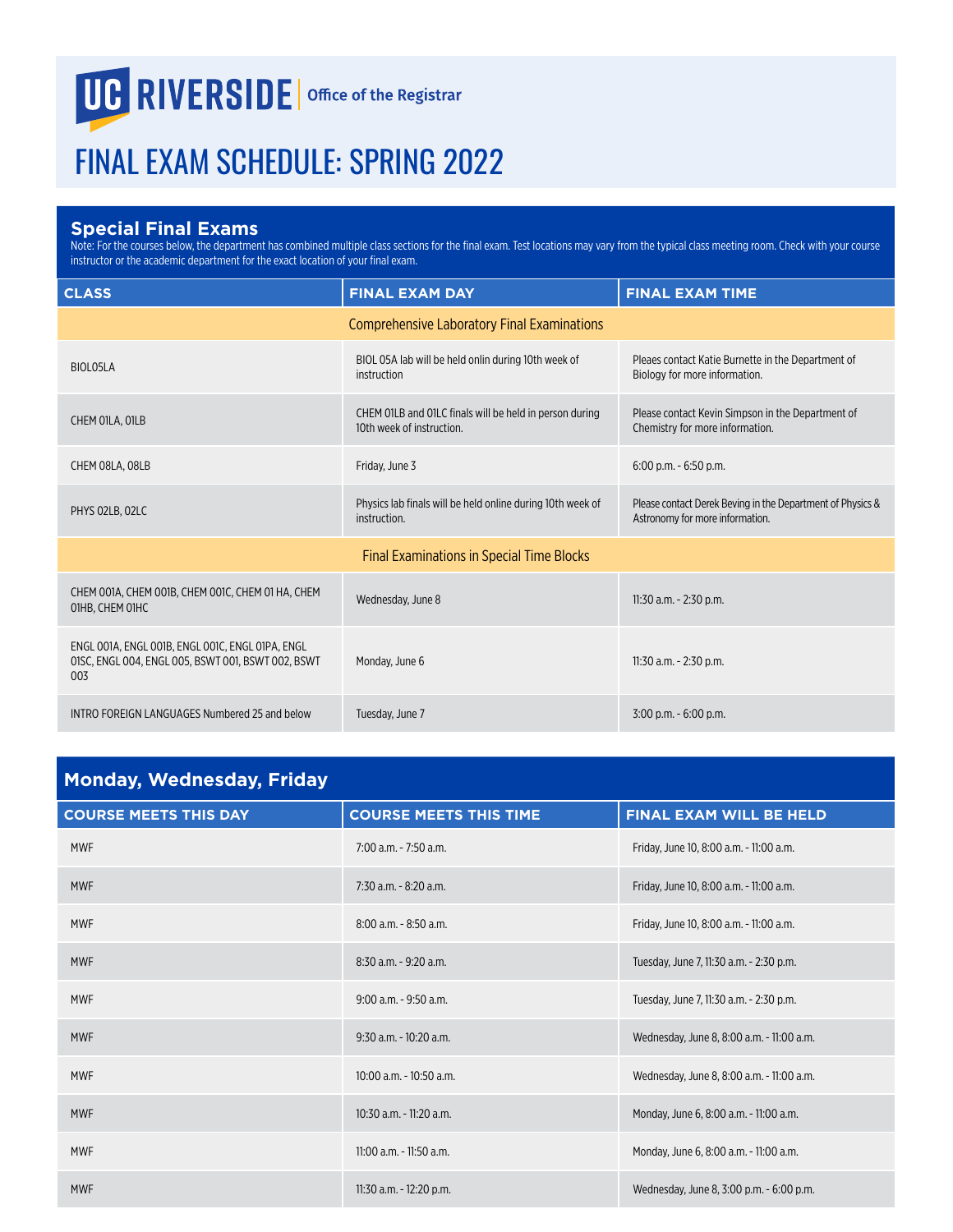| <b>COURSE MEETS THIS DAY</b> | <b>COURSE MEETS THIS TIME</b> | FINAL EXAM WILL BE HELD                   |
|------------------------------|-------------------------------|-------------------------------------------|
| <b>MWF</b>                   | 12:00 p.m. - 12:50 p.m.       | Wednesday, June 8, 3:00 p.m. - 6:00 p.m.  |
| <b>MWF</b>                   | 12:30 p.m. - 1:20 p.m.        | Wednesday, June 8, 7:00 p.m. - 10:00 p.m. |
| <b>MWF</b>                   | $1:00$ p.m. $-1:50$ p.m.      | Wednesday, June 8, 7:00 p.m. - 10:00 p.m. |
| <b>MWF</b>                   | $1:30$ p.m. - $2:20$ p.m.     | Thursday, June 9, 7:00 p.m. - 10:00 p.m.  |
| <b>MWF</b>                   | 2:00 p.m. - 2:50 p.m.         | Thursday, June 9, 7:00 p.m. - 10:00 p.m.  |
| <b>MWF</b>                   | $2:30$ p.m. - $3:20$ p.m.     | Thursday, June 9, 3:00 p.m. - 6:00 p.m.   |
| <b>MWF</b>                   | 3:00 p.m. - 3:50 p.m.         | Thursday, June 9, 3:00 p.m. - 6:00 p.m.   |
| <b>MWF</b>                   | 4:00 p.m. - 4:50 p.m.         | Monday, June 6, 3:00 p.m. - 6:00 p.m.     |
| <b>MWF</b>                   | 5:00 p.m. - 5:50 p.m.         | Monday, June 6, 7:00 p.m. - 10:00 p.m.    |
| <b>MWF</b>                   | $6:00$ p.m. $-6:50$ p.m.      | Tuesday, June 7, 7:00 p.m. - 10:00 p.m.   |
| <b>MWF</b>                   | 7:00 p.m. - 7:50 p.m.         | Tuesday, June 7, 7:00 p.m. - 10:00 p.m.   |
| <b>MWF</b>                   | 8:00 p.m. - 8:50 p.m.         | Tuesday, June 7, 7:00 p.m. - 10:00 p.m.   |

| <b>Monday, Wednesday</b>     |                               |                                           |
|------------------------------|-------------------------------|-------------------------------------------|
| <b>COURSE MEETS THIS DAY</b> | <b>COURSE MEETS THIS TIME</b> | FINAL EXAM WILL BE HELD                   |
| <b>MW</b>                    | 7:30 a.m. - 8:50 a.m.         | Friday, June 10, 8:00 a.m. - 11:00 a.m.   |
| <b>MW</b>                    | 8:00 a.m. - 9:20 a.m.         | Friday, June 10, 8:00 a.m. - 11:00 a.m.   |
| <b>MW</b>                    | 9:00 a.m. - 10:20 a.m.        | Tuesday, June 7, 11:30 a.m. - 2:30 p.m.   |
| <b>MW</b>                    | 9:30 a.m. -10:50 a.m.         | Wednesday, June 8, 8:00 a.m. - 11:00 a.m. |
| <b>MW</b>                    | 10:00 a.m. - 10:50 a.m.       | Wednesday, June 8, 8:00 a.m. - 11:00 a.m. |
| <b>MW</b>                    | 10:30 a.m. - 11:50 a.m.       | Monday, June 6, 8:00 a.m. - 11:00 a.m.    |
| <b>MW</b>                    | 11:00 a.m. - 12:20 p.m.       | Monday, June 6, 8:00 a.m. - 11:00 a.m.    |
| <b>MW</b>                    | 12:00 p.m. - 1:20 p.m.        | Wednesday, June 8, 3:00 p.m. - 6:00 p.m.  |
| <b>MW</b>                    | 12:30 p.m. - 1:50 p.m.        | Wednesday, June 8, 7:00 p.m. - 10:00 p.m. |
| <b>MW</b>                    | 1:30 p.m. - 2:50 p.m.         | Thursday, June 9, 7:00 p.m. - 10:00 p.m.  |
| <b>MW</b>                    | 2:00 p.m. - 3:20 p.m.         | Thursday, June 9, 7:00 p.m. - 10:00 p.m.  |
| <b>MW</b>                    | 3:00 p.m. - 4:20 p.m.         | Thursday, June 9, 3:00 p.m. - 6:00 p.m.   |
| <b>MW</b>                    | 3:30 p.m. - 4:50 p.m.         | Monday, June 6, 3:00 p.m. - 6:00 p.m.     |
| <b>MW</b>                    | $5:00$ p.m. $-6:20$ p.m.      | Monday, June 6, 7:00 p.m. - 10:00 p.m.    |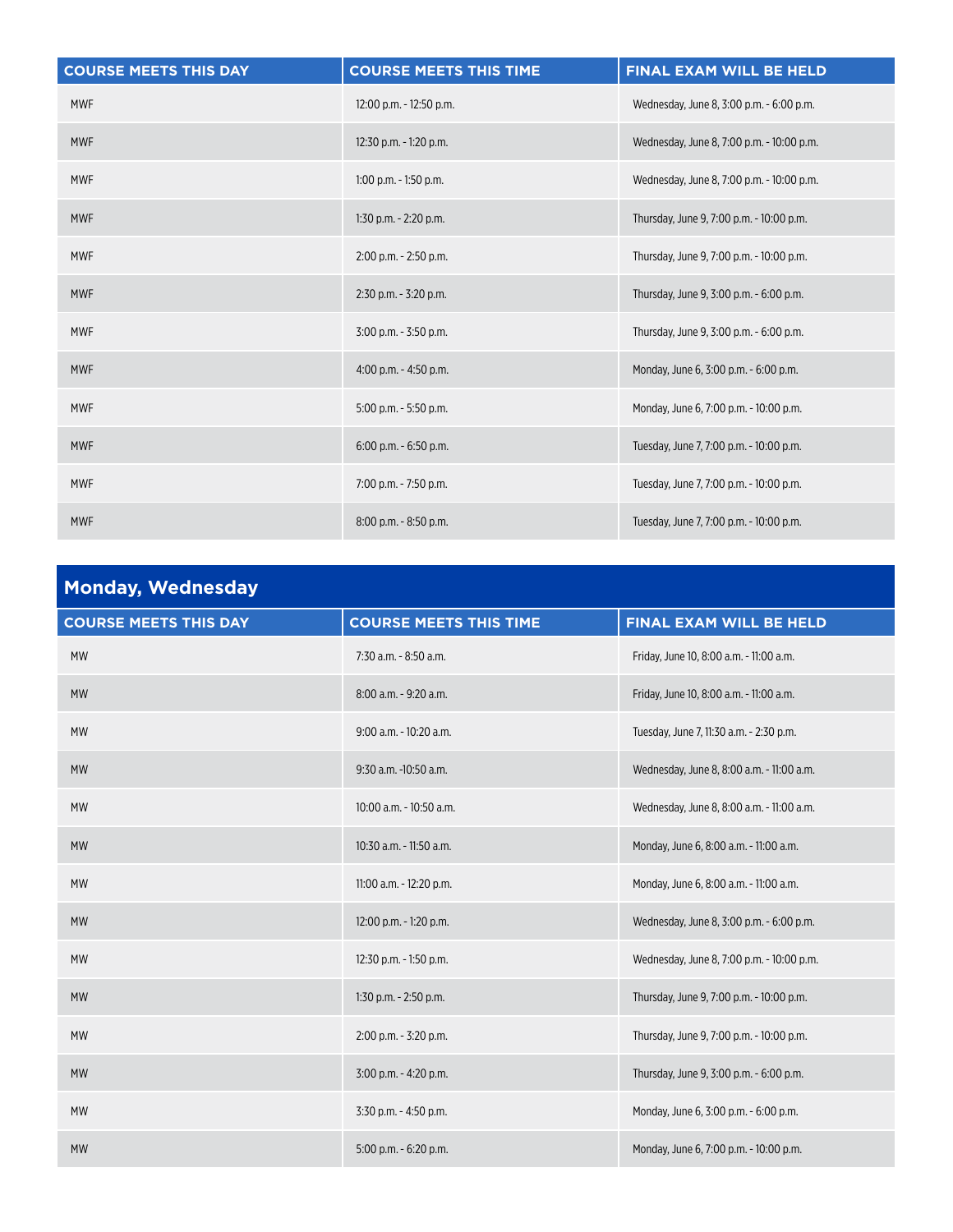| <b>COURSE MEETS THIS DAY</b> | <b>COURSE MEETS THIS TIME</b> | <b>FINAL EXAM WILL BE HELD</b>          |
|------------------------------|-------------------------------|-----------------------------------------|
| <b>MW</b>                    | $6:00$ p.m. $-7:50$ p.m.      | Tuesday, June 7, 7:00 p.m. - 10:00 p.m. |
| <b>MW</b>                    | $6:30$ p.m. - 7:50 p.m.       | Tuesday, June 7, 7:00 p.m. - 10:00 p.m. |
| <b>MW</b>                    | $7:00$ p.m. $-8:20$ p.m.      | Tuesday, June 7, 7:00 p.m. - 10:00 p.m. |
| <b>MW</b>                    | $8:00$ p.m. $-9:20$ p.m.      | Tuesday, June 7, 7:00 p.m. - 10:00 p.m. |

| <b>Monday, Friday</b>        |                                                  |                                          |
|------------------------------|--------------------------------------------------|------------------------------------------|
| <b>COURSE MEETS THIS DAY</b> | <b>COURSE MEETS THIS TIME</b>                    | <b>FINAL EXAM WILL BE HELD</b>           |
| MF                           | 9:30 a.m. - 10:50 a.m.: 8:00 a.m. - 9:20 a.m.    | Tuesday. June 7.11:30 a.m. - 2:30 p.m.   |
| MF                           | 12:30 p.m. - 1:50 p.m.; 11:00 a.m. - 12:20 p.m.  | Wednesday, June 8, 3:00 p.m. - 6:00 p.m. |
| MF                           | 3:30 p.m. - 4:50 p.m.: 2:00 p.m. - 3:20 p.m.     | Thursday, June 9, 3:00 p.m. - 6:00 p.m.  |
| MF                           | $6:30$ p.m. $-7:50$ p.m.; 5:00 p.m. $-6:20$ p.m. | Tuesday, June 7, 7:00 p.m. - 10:00 p.m.  |

| <b>Wednesday, Friday</b>     |                               |                                           |
|------------------------------|-------------------------------|-------------------------------------------|
| <b>COURSE MEETS THIS DAY</b> | <b>COURSE MEETS THIS TIME</b> | <b>FINAL EXAM WILL BE HELD</b>            |
| WF                           | $9:00$ a.m. $-10:20$ a.m.     | Tuesday, June 7, 11:30 a.m. - 2:30 p.m.   |
| <b>WF</b>                    | $9:30$ a.m. - $10:50$ a.m.    | Wednesday, June 8, 8:00 a.m. - 11:00 a.m. |
| WF                           | 12:00 p.m. - 1:20 p.m.        | Wednesday, June 8, 3:00 p.m. - 6:00 p.m.  |
| <b>WF</b>                    | $12:30$ p.m. - 1:50 p.m.      | Wednesday, June 8, 7:00 p.m. - 10:00 p.m. |
| WF                           | $3:30$ p.m. - 4:50 p.m.       | Monday, June 6, 3:00 p.m. - 6:00 p.m.     |
| <b>WF</b>                    | $6:30$ p.m. - 7:50 p.m.       | Tuesday, June 7, 7:00 p.m. - 10:00 p.m.   |
| WF                           | $8:00$ p.m. $-9:20$ p.m.      | Tuesday, June 7, 7:00 p.m. - 10:00 p.m.   |

| <b>Tuesday, Thursday</b>     |                               |                                          |
|------------------------------|-------------------------------|------------------------------------------|
| <b>COURSE MEETS THIS DAY</b> | <b>COURSE MEETS THIS TIME</b> | <b>FINAL EXAM WILL BE HELD</b>           |
| <b>TR</b>                    | 7:30 a.m. - 8:50 a.m.         | Saturday, June 4, 8:00 a.m. - 11:00 a.m. |
| <b>TR</b>                    | $8:00$ a.m. $-9:20$ a.m.      | Saturday, June 4, 8:00 a.m. - 11:00 a.m. |
| <b>TR</b>                    | $9:00$ a.m. - 10:20 a.m.      | Friday, June 10, 11:30 a.m. - 2:30 p.m.  |
| <b>TR</b>                    | $9:30$ a.m. - 10:50 a.m.      | Friday, June 10, 11:30 a.m. - 2:30 p.m.  |
| <b>TR</b>                    | $10:30$ a.m. - 11:50 a.m.     | Thursday, June 9, 11:30 a.m. - 2:30 p.m. |
| <b>TR</b>                    | 11:00 a.m. - 12:20 p.m.       | Thursday, June 9, 11:30 a.m. - 2:30 p.m. |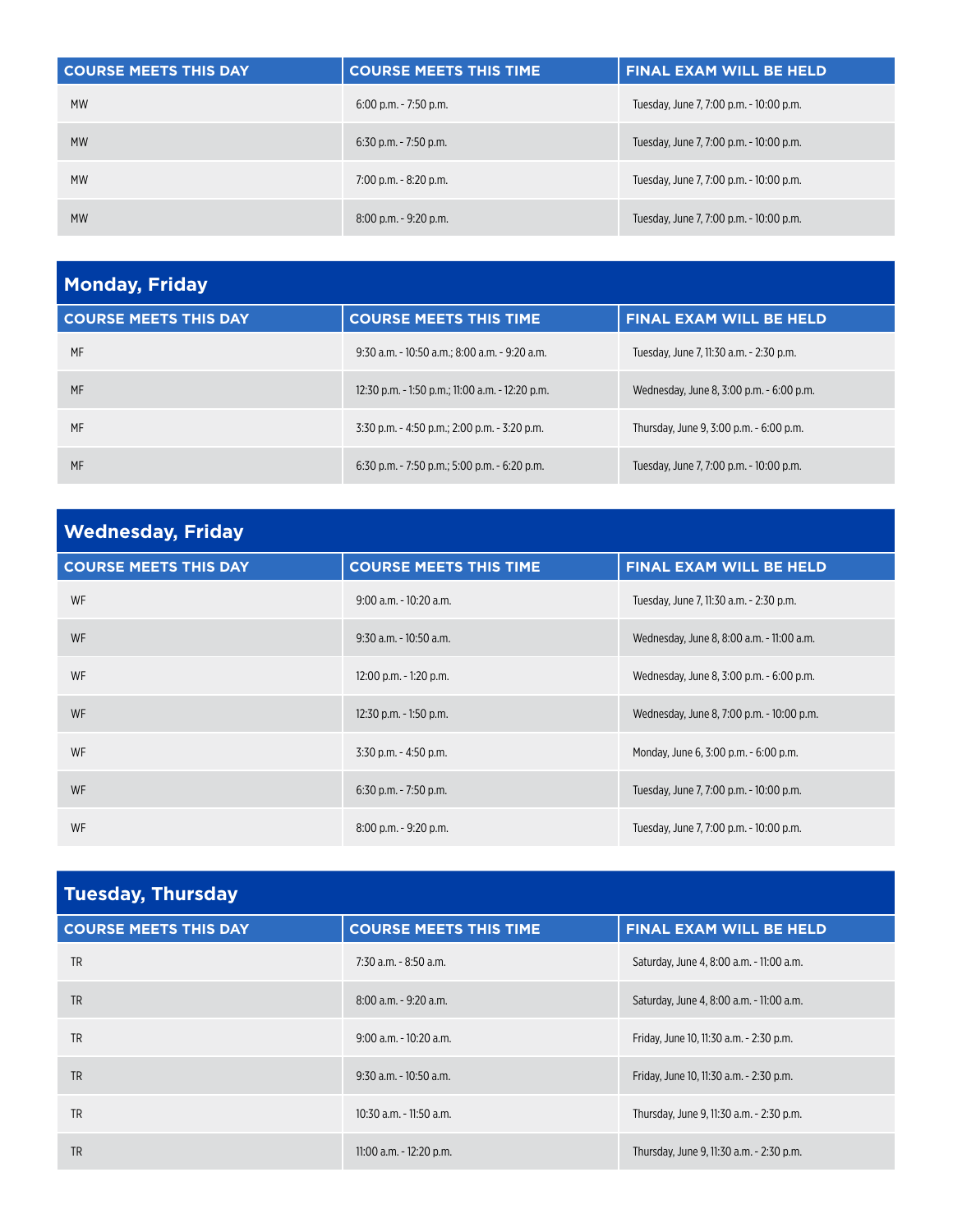| <b>COURSE MEETS THIS DAY</b> | <b>COURSE MEETS THIS TIME</b> | FINAL EXAM WILL BE HELD                  |
|------------------------------|-------------------------------|------------------------------------------|
| <b>TR</b>                    | 12:00 p.m. - 1:20 p.m.        | Tuesday, June 7, 8:00 a.m. - 11:00 a.m.  |
| <b>TR</b>                    | 12:30 p.m. - 1:50 p.m.        | Tuesday, June 7, 8:00 a.m. - 11:00 a.m.  |
| <b>TR</b>                    | $1:00$ p.m. $-2:20$ p.m.      | Tuesday, June 7, 8:00 a.m. - 11:00 a.m.  |
| <b>TR</b>                    | 1:30 p.m. - 2:50 p.m.         | Thursday, June 9, 8:00 a.m. - 11:00 a.m. |
| <b>TR</b>                    | 2:00 p.m. - 3:20 p.m.         | Thursday, June 9, 8:00 a.m. - 11:00 a.m. |
| <b>TR</b>                    | 2:00 p.m. - 3:50 p.m.         | Thursday, June 9, 8:00 a.m. - 11:00 a.m. |
| <b>TR</b>                    | 3:00 p.m. - 4:20 p.m.         | Saturday, June 4, 11:30 a.m. - 2:30 p.m. |
| <b>TR</b>                    | 3:30 p.m. - 4:50 p.m.         | Saturday, June 4, 11:30 a.m. - 2:30 p.m. |
| <b>TR</b>                    | 5:00 p.m. - 6:20 p.m.         | Saturday, June 4, 3:00 p.m. - 6:00 p.m.  |
| <b>TR</b>                    | $6:00$ p.m. - 7:20 p.m.       | Saturday, June 4, 3:00 p.m. - 6:00 p.m.  |
| <b>TR</b>                    | 6:30 p.m. - 7:50 p.m.         | Saturday, June 4, 7:00 p.m. - 10:00 p.m. |
| <b>TR</b>                    | 8:00 p.m. - 9:20 p.m.         | Saturday, June 4, 7:00 p.m. - 10:00 p.m. |

| <b>One Day a Week</b>        |                               |                                           |
|------------------------------|-------------------------------|-------------------------------------------|
| <b>COURSE MEETS THIS DAY</b> | <b>COURSE MEETS THIS TIME</b> | FINAL EXAM WILL BE HELD                   |
| ${\sf M}$                    | 9:30 a.m. - 10:50 a.m.        | Tuesday, June 7, 11:30 a.m. - 2:30 p.m.   |
| M                            | 10:00 a.m. - 12:50 p.m.       | Wednesday, June 8, 8:00 a.m. - 11:00 a.m. |
| M                            | $1:00$ p.m. $-3:50$ p.m.      | Wednesday, June 8, 7:00 p.m. - 10:00 p.m. |
| M                            | 5:00 p.m. - 5:50 p.m.         | Monday, June 6, 7:00 p.m. - 10:00 p.m.    |
| M                            | 6:30 p.m. - 9:20 p.m.         | Saturday, March 12, 8:00 a.m - 11:00 a.m. |
| T                            | 8:00 a.m. - 8:50 a.m.         | Saturday, June 4, 8:00 a.m. - 11:00 a.m.  |
| T                            | 9:00 a.m. - 11:50 a.m.        | Saturday, June 4, 8:00 a.m. - 11:00 a.m.  |
| $\mathsf{T}$                 | 11:00 a.m. - 1:50 p.m.        | Thursday, June 9, 11:30 a.m. - 2:30 p.m.  |
| $\mathsf{T}$                 | $1:00$ p.m. - $3:50$ p.m.     | Thursday, June 9, 8:00 a.m. - 11:00 a.m.  |
| $\mathsf{T}$                 | 2:00 p.m. - 4:50 p.m.         | Thursday, June 9, 8:00 a.m. - 11:00 a.m.  |
| Τ                            | 3:00 p.m. - 3:50 p.m.         | Saturday, June 4, 11:30 a.m. - 2:30 p.m.  |
| $\mathsf{T}$                 | 4:00 p.m. - 6:50 p.m.         | Saturday, June 4, 7:00 p.m. - 10:00 p.m.  |
| T                            | 5:00 p.m. - 5:50 p.m.         | Saturday, June 4, 3:00 p.m. - 6:00 p.m.   |
| W                            | 8:00 a.m. - 8:50 a.m.         | Friday, June 10, 8:00 a.m. - 11:00 a.m.   |